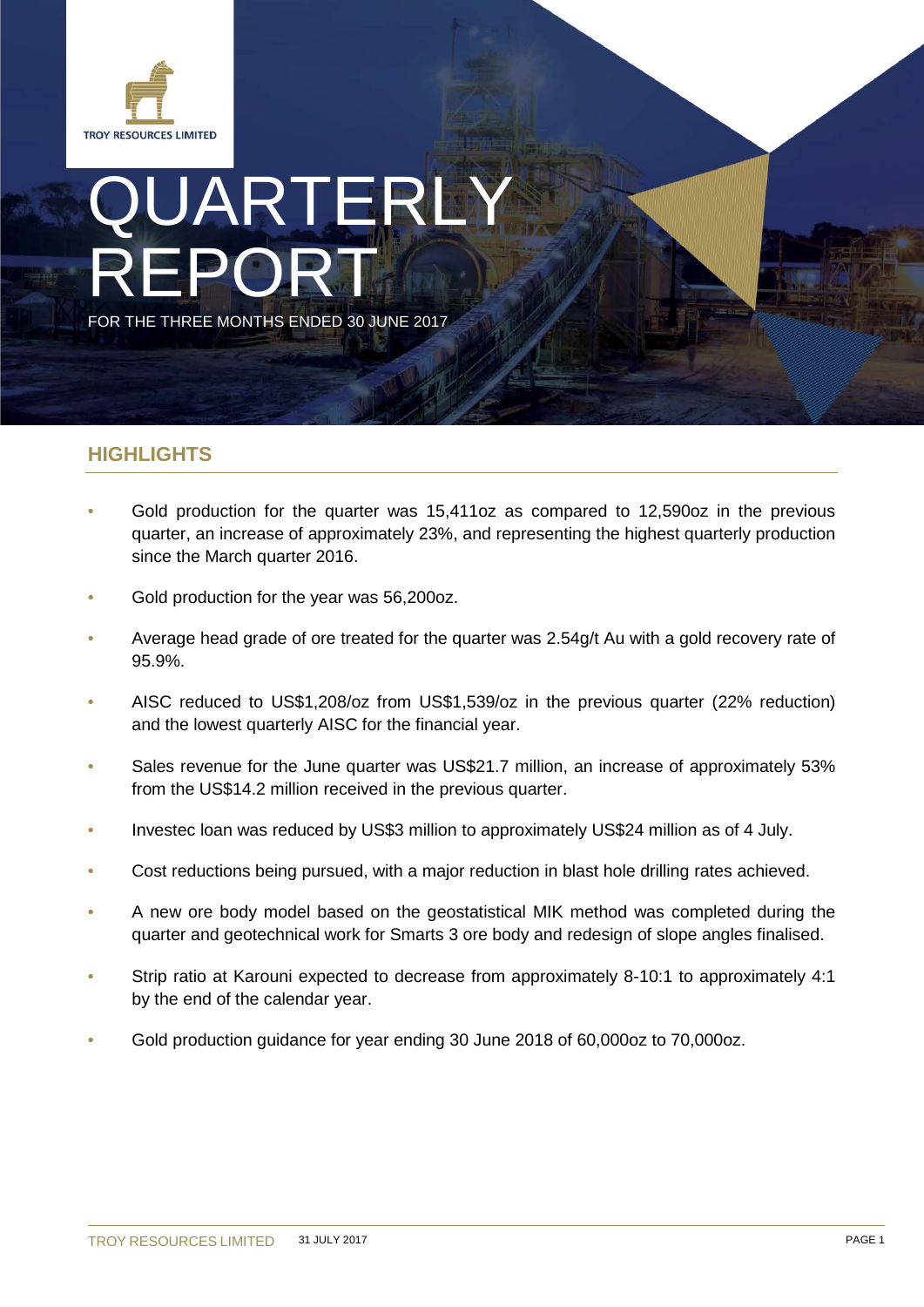

Commenting on the results, Chief Executive Officer and Managing Director, Mr Ken Nilsson, stated:

*"I am very pleased with what we achieved during the quarter.*

*"As the market is well aware, the setback we suffered through the Smarts 3 pit slip last December has had a material adverse impact on the Company.*

*"However, with remedial efforts well advanced, as evidenced by gold production for the quarter essentially returning to previous pre-slip levels, I am confident that the Company is very much back on track.* 

*"Moreover, with the strip ratio at Karouni anticipated to decrease from approximately 8-10:1 to approximately 4:1 by the end of the calendar year, I am confident that we will see operating costs continue to decline and, with it, the profitability of the Company increase*."

## **OPERATIONS**

## **KAROUNI, GUYANA** (Troy 100% through Troy Resources Guyana Inc.)

#### **Results Summary**

A summary of key operational parameters at Karouni for each of the June quarters, the two previous quarters, and the full year ended 30 June 2017, is set out in the following table.

| <b>Operations</b>                  | <b>September</b><br>2016<br>Quarter | <b>December</b><br>2016<br>Quarter | <b>March 2017</b><br>Quarter | <b>June 2017</b><br>Quarter | <b>Total FY17</b> |
|------------------------------------|-------------------------------------|------------------------------------|------------------------------|-----------------------------|-------------------|
| <b>Open Pit Mining</b>             |                                     |                                    |                              |                             |                   |
| Total mined (t)                    | 2,036,657                           | 1,941,075                          | 1,769,587                    | 1,495,685                   | 7,243,003         |
| Ore Mined (t)                      | 202,080                             | 194,689                            | 203,117                      | 183,405                     | 783,291           |
| Mine Grade (g/t)                   | 2.27                                | 2.28                               | 1.99                         | 2.15                        | 2.17              |
| <b>Mill Production</b>             |                                     |                                    |                              |                             |                   |
| Processed (t)                      | 199,619                             | 222,281                            | 210,228                      | 196,765                     | 828,893           |
| Head Grade Gold (g/t)              | 2.24                                | 2.25                               | 1.97                         | 2.54                        | 2.24              |
| Recovery Gold (%)                  | 92.8                                | 92.5                               | 94.5                         | 95.9                        | 94.0              |
| Gold Produced (oz.)                | 13,329                              | 14,870                             | 12,590                       | 15,411                      | 56,200            |
| Gold Sold (oz.)                    | 15,211                              | 13,925                             | 11,675                       | 17,328                      | 58,139            |
| Cash Cost (US\$/oz.)               | 923                                 | 953                                | 1,148                        | 881                         | 970               |
| AISC (US\$/oz.)                    | 1,316                               | 1,352                              | 1,539                        | 1,208                       | 1,345             |
| Gold Price Realised (US\$/oz.) (1) | 1,337                               | 1,229                              | 1,221                        | 1,255                       | 1,263             |

(1) Before impact of hedging.

During the quarter, a total of 1,495,685 tonnes of material were mined and 196,765 tonnes of ore were processed.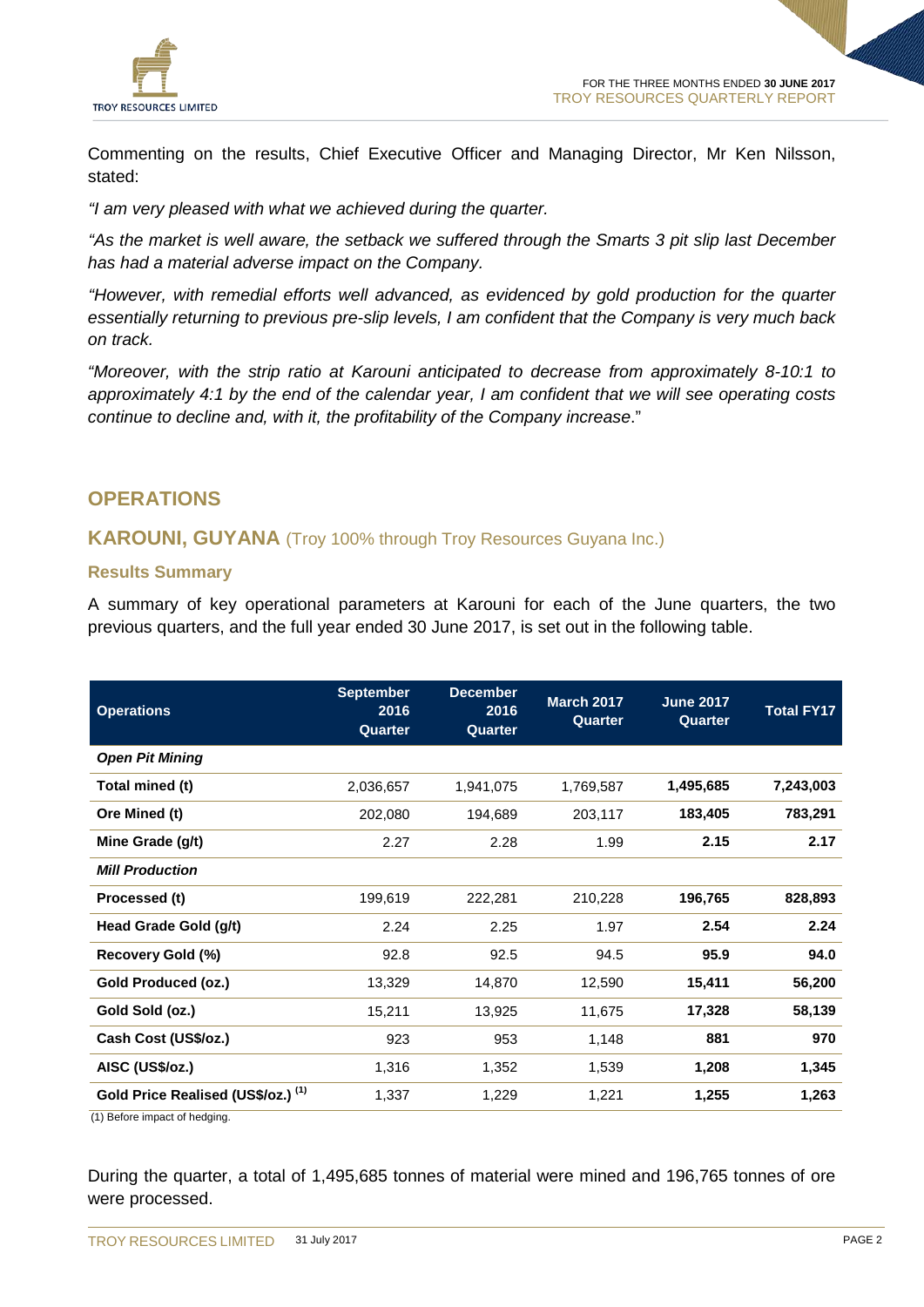

As anticipated, open pit mining operations for the quarter were somewhat hampered by heavy rains. In the month of June, typically the highest rainfall month of the year, 489mm was recorded, approximately 28% higher than the 383mm received for the same period in 2016.

The performance achieved, notwithstanding the rainfall, provides the Board with comfort that the Company is coming to grips with the constraints of operating in the high rainfall environment that Karouni represents.

During the quarter, the Company achieved an average mill head grade of 2.54g/t Au and an average gold recovery of 95.9%. The recovery level, encompassing both the carbon-in-leach and gravity components, was well in excess of the budgeted level.

Production from Karouni for the quarter of 15,411oz compared to 14,545oz for the same period in the previous year, a 6% increase. Production for the 2017 year totalled 56,200oz. Gold sold for the quarter was 17,328oz.

It is noted that, even though the increased rainfall prevalent in the June quarter has typically rendered production for this quarter the lowest for the year, four quarters of the level of production achieved during the June quarter, all else being equal, would have resulted in gold production for the year of in excess of 60,000oz.

During the quarter, the Company achieved operating costs of US\$881/oz, as compared to US\$1,148/oz in the previous quarter, and US\$970/oz for the year.

All in Sustaining Costs ("AISC**"**) for the June quarter were US\$1,208/oz, as compared to US\$1,539/oz in the previous quarter, and US\$1,345/oz for the year. The June quarter represents the lowest AISC cost for the year and a reduction of 22% over the previous quarter.

|                                               | <b>September</b><br>2016<br>Quarter | <b>December</b><br>2016<br>Quarter | <b>March 2017</b><br>Quarter | <b>June 2017</b><br>Quarter | <b>FY17</b>     |
|-----------------------------------------------|-------------------------------------|------------------------------------|------------------------------|-----------------------------|-----------------|
|                                               | <b>US\$/oz.</b>                     | <b>US\$/oz.</b>                    | <b>US\$/oz.</b>              | <b>US\$/oz.</b>             | <b>US\$/oz.</b> |
| <b>C1 Cash Cost</b>                           | 923                                 | 953                                | 1,148                        | 881                         | 970             |
| Refining and transport costs                  | 5                                   | 5                                  | 6                            | 5                           | 5               |
| Reclamation and remediation -<br>amortisation | $\overline{4}$                      | 6                                  | 6                            | 6                           | 6               |
| <b>Royalties</b>                              | 143                                 | 100                                | 105                          | 129                         | 119             |
| Insurance                                     | 21                                  | 13                                 | 21                           | 17                          | 18              |
| Exploration                                   | 93                                  | 91                                 | 118                          | 68                          | 91              |
| Corporate general and<br>administration costs | 73                                  | 63                                 | 71                           | 48                          | 63              |
| Capital equipment                             | 54                                  | 121                                | 64                           | 52                          | 73              |
| <b>All-In Sustaining Cost (AISC)</b>          | 1,316                               | 1,352                              | 1,539                        | 1,208                       | 1,345           |

A more detailed breakdown of costs is set out in the following table:

As outlined in the March quarterly report, underlying cash costs for the current quarter have decreased as better operating practices are being applied. Total site operating costs are now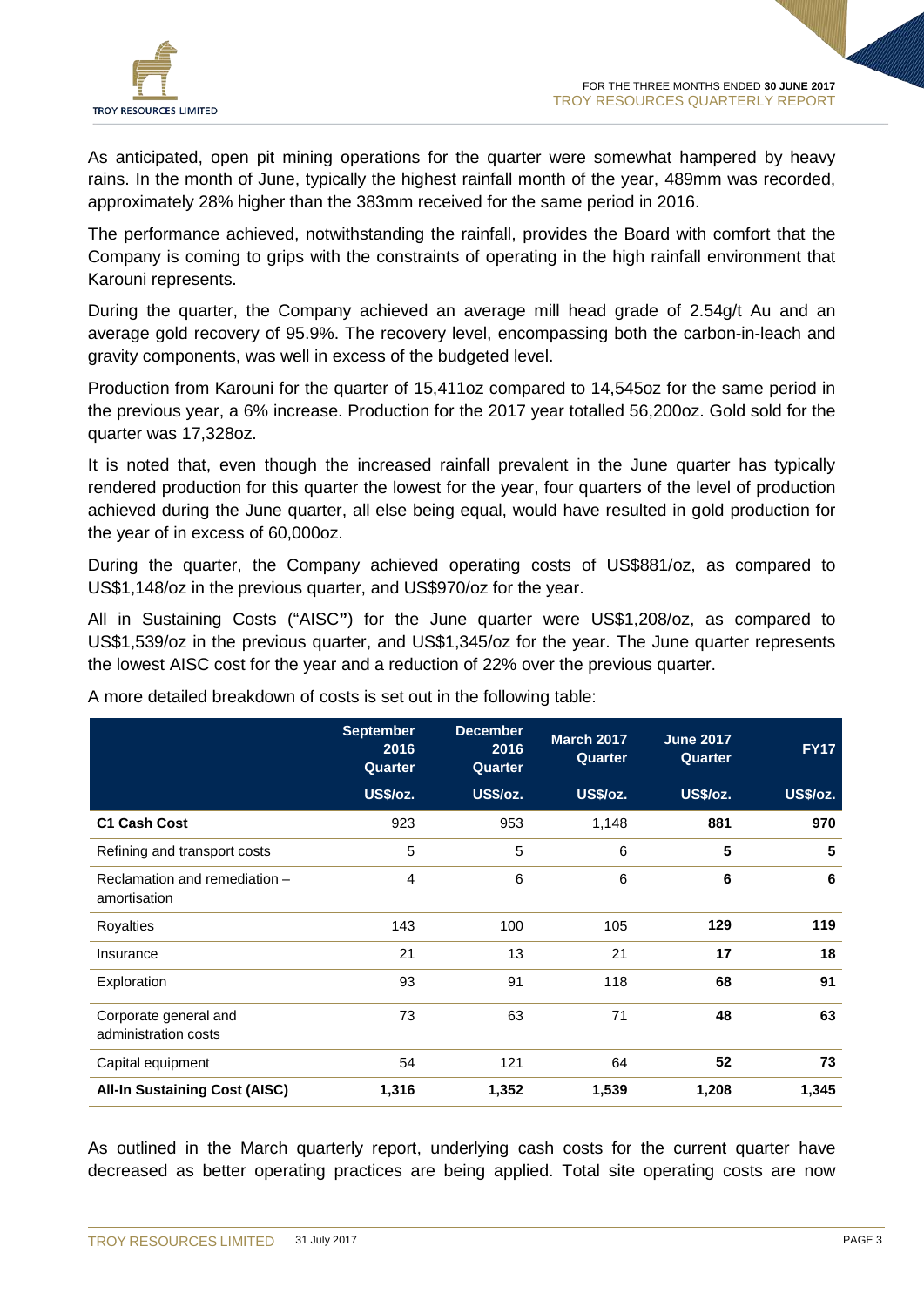

averaging approx. US\$5.5 million per month. With better grade feed providing higher gold production, unit operating costs have fallen proportionately.

Additional work still needs to be done on reducing absolute costs further which, when combined with better mine grades and higher mill throughputs, will lead to further reductions in unit costs.

Considerable work was undertaken during the quarter in positioning the Company for the future.

Completion of geotechnical studies by Golder and Associates has enabled the Company to redesign the Smarts Stage 3 pit walls. A small cutback is being undertaken which will return the pit to production whilst providing a safe working environment. This process is expected to take two to three months for full completion.

A new ore body model utilising all available data including RC grade control data in Smarts Stages 1, 2, 3 and part of Stage 4 has been prepared. The model will be updated after further RC drilling is undertaken to complete the Stage 4 RC grade control programme.

Continual work on training, monitoring and a focus on cost control is having a positive impact on the operation, with savings in a number of areas being realized, particularly in the mining area.

Currently, mining activities are operating with a very high strip ratio of approximately 8-10:1. The strip ratio is expected to drop to approximately 4:1 by the end of the calendar year after the cleanup of the slip in Smarts 3 pit has been completed. This should result in a positive impact on operating costs.

The technical workforce has been strengthened by the recruitment of experienced personnel, a Mine Geologist and a Resource Geologist, who will be based on site. Additionally, a second Mine Planning Engineer is being recruited to enable more efficient short term planning and scheduling to be undertaken on site.

As a consequence of the addition of these technical and other service roles at the operation in Guyana, staffing levels in the Perth head office have been further reduced.

The processing plant is operating well with only minimal and standard maintenance issues and wear. A substantial rebuild of the secondary crushing unit occurred in May following some mechanical issues at the end of 2016 and a mill reline was undertaken in June.

The Company is currently updating its Life-of-Mine plan for Karouni, the results of which are expected shortly. Key details of the Plan will be announced to the market when completed.

## **Health and Safety**

One lost time injury was recorded during the June quarter. This is a significant improvement on the seven lost time injuries recorded during the December quarter and two in the March quarter.

Safety performance continued to improve with a Total Recordable Injury Frequency Rate at the end of the quarter at 9.14, down from ~14 at the end of December. The target set for the year is to reach a rate of 8 with Industry best practise ~8-9. The rate is calculated as Total recordable injuries x 1,000,000 divided by total man hours year to date on a rolling basis.

The result is a strong endorsement of the Company's efforts to achieve an accident free work environment.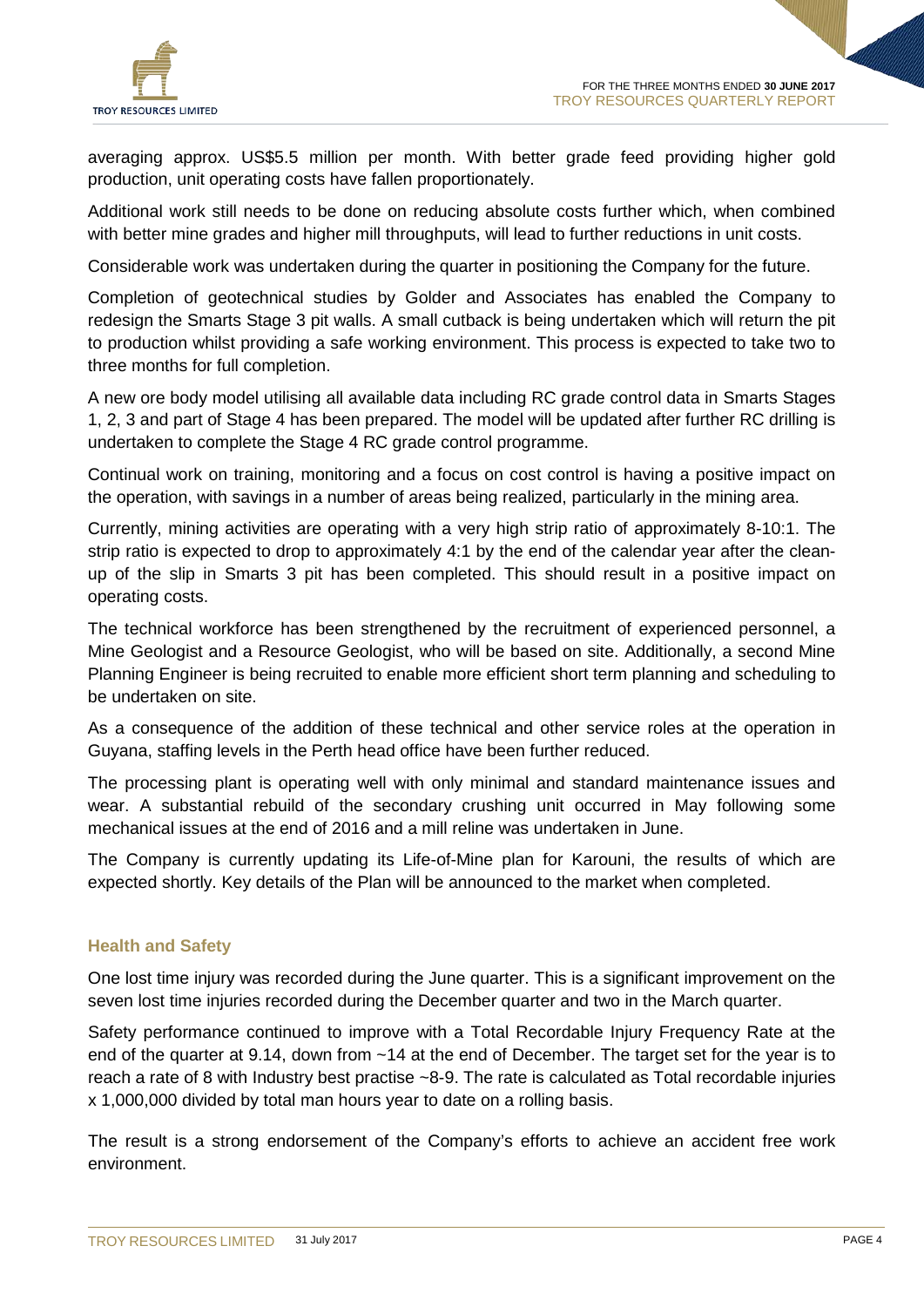

## **Environment**

No environmental incidents of any note were recorded.

## **Community**

Community relations continue to attract the priority they warrant with a high level of interaction between the Company and the Amerindian village at Kabouri (approx. 36kms from the mine site). The Company is actively supporting several initiatives and creating employment opportunities wherever possible. The Company has maintained its good working relationship with all government bodies, and all permitting and statutory reporting is up to date and current.

## **CASPOSO, ARGENTINA** (Troy 30% - Austral Gold Limited (ASX:AGD) (Manager) 70%)

#### **Results Summary**

A summary of key operational parameters at Casposo for each of the June quarters, the two previous quarters, and the full year ended 30 June 2017, is set out in the following table.

|                                | <b>September</b><br>2016<br>Quarter | <b>December</b><br>2016<br>Quarter | <b>March 2017</b><br>Quarter | <b>June 2017</b><br>Quarter | <b>Total</b><br><b>FY17</b> |
|--------------------------------|-------------------------------------|------------------------------------|------------------------------|-----------------------------|-----------------------------|
| Ore processed (t)              | 68,055                              | 66,328                             | 48,602                       | 65,124                      | 248,109                     |
| Grade (g/t Au)                 | 2.98                                | 2.3                                | 2.5                          | 2.4                         | 2.5                         |
| Grade (g/t Ag)                 | 180.92                              | 246                                | 218                          | 224                         | 217                         |
| Gold recovery (%)              | 90%                                 | 91%                                | 89%                          | 89%                         | 90%                         |
| Silver recovery (%)            | 78%                                 | 83%                                | 85%                          | 86%                         | 83%                         |
| Gold produced (oz.)            | 4,457                               | 4,489                              | 3,487                        | 4,360                       | 16,793                      |
| Silver produced (oz.)          | 313,765                             | 434,607                            | 288,327                      | 374,583                     | 1,411,282                   |
| Gold equivalent produced (oz.) | 9,071                               | 10,599                             | 7,652                        | 9,441                       | 36,763                      |
| Cash cost (US\$/oz. Au_Eq)     | N/A <sup>1</sup>                    | 969                                | 1,058                        | 981                         | $N/A$ <sup>1</sup>          |
| AISC (US\$/oz Au Eq)           | N/A <sup>1</sup>                    | 1,200                              | 1,353                        | 1,311                       | $N/A$ <sup>1</sup>          |

 $1$  Not Applicable due to the commissioning period in the first quarter of the year.

During the June quarter, 9,441oz of gold (equivalent) were produced for a total of 36,763oz for the year (on a 100% basis).

Pursuant to the staged sale of Casposo to Austral Gold Limited ("Austral") announced to the market on 7 March 2016, Troy currently holds a 30% equity interest in Casposo.

Troy does not receive any share of production or contribute to costs during Austral's earn-in period.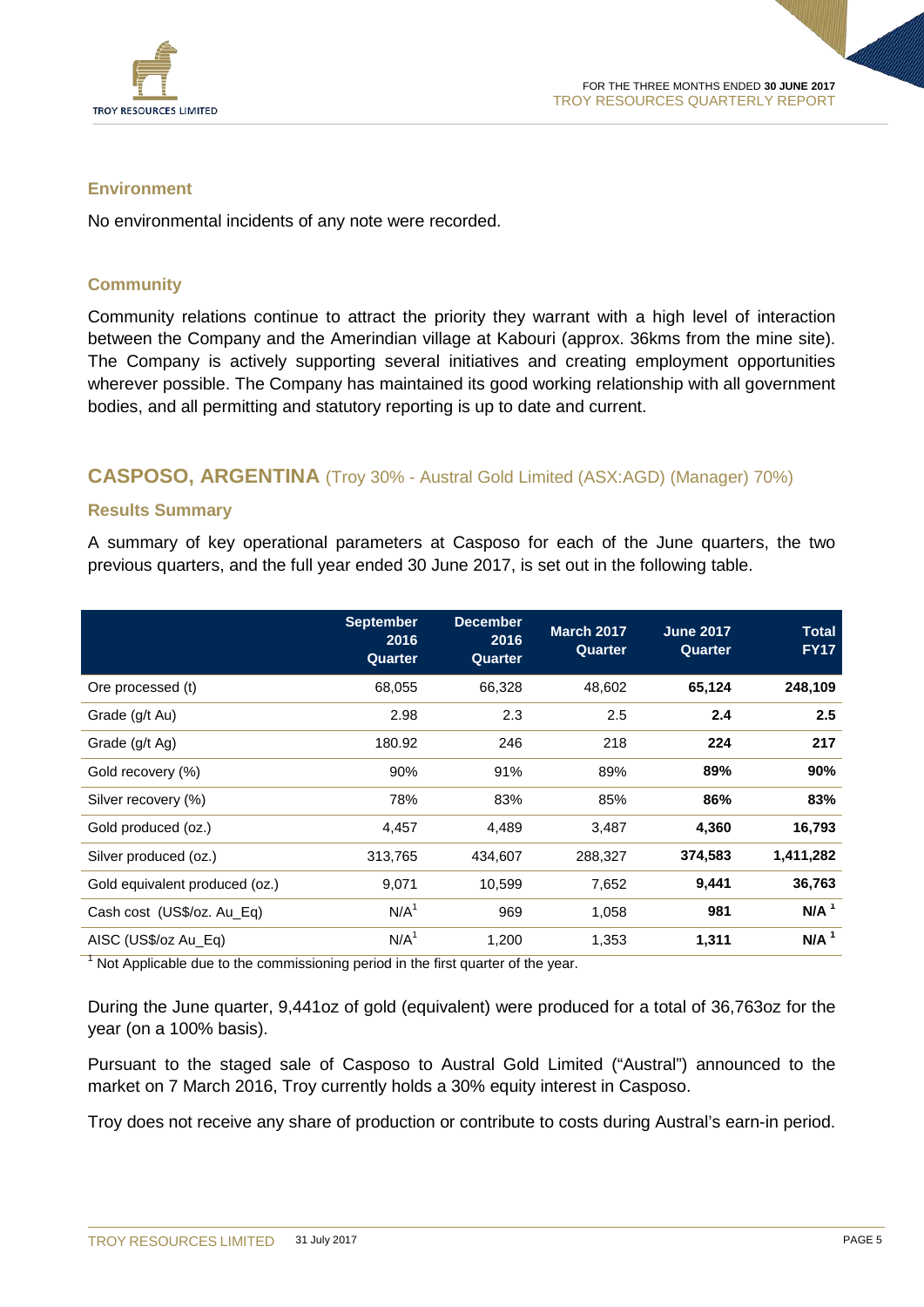

## **EXPLORATION**

## **KAROUNI, GUYANA** (Troy 100% through Troy Resources Guyana Inc.)

During the quarter, the exploration team focused on compiling and collating data, including assay results, and preparing drill programs and target generation.

Learning from the difficulties experienced through undertaking exploration field work during last year's wet season, it was announced on 31 May 2017 (ASX announcement titled "Corporate Personnel Changes and Operational Update") that these activities have been curtailed for the duration of the impending wet season. In the interim, exploration personnel have moved their focus onto mine geology and data management until the exploration program is ready to recommence later in the calendar year. There is also a significant number of outstanding assay results from these drilling programmes which, when returned, will be evaluated for future exploration campaigns.

Exploration drilling during the quarter focused on the Norby and Hicks SE areas. A total of 93 holes for 6,841m were completed before exploration field work was reduced.



**Figure 1: Hicks SE Drilling Program**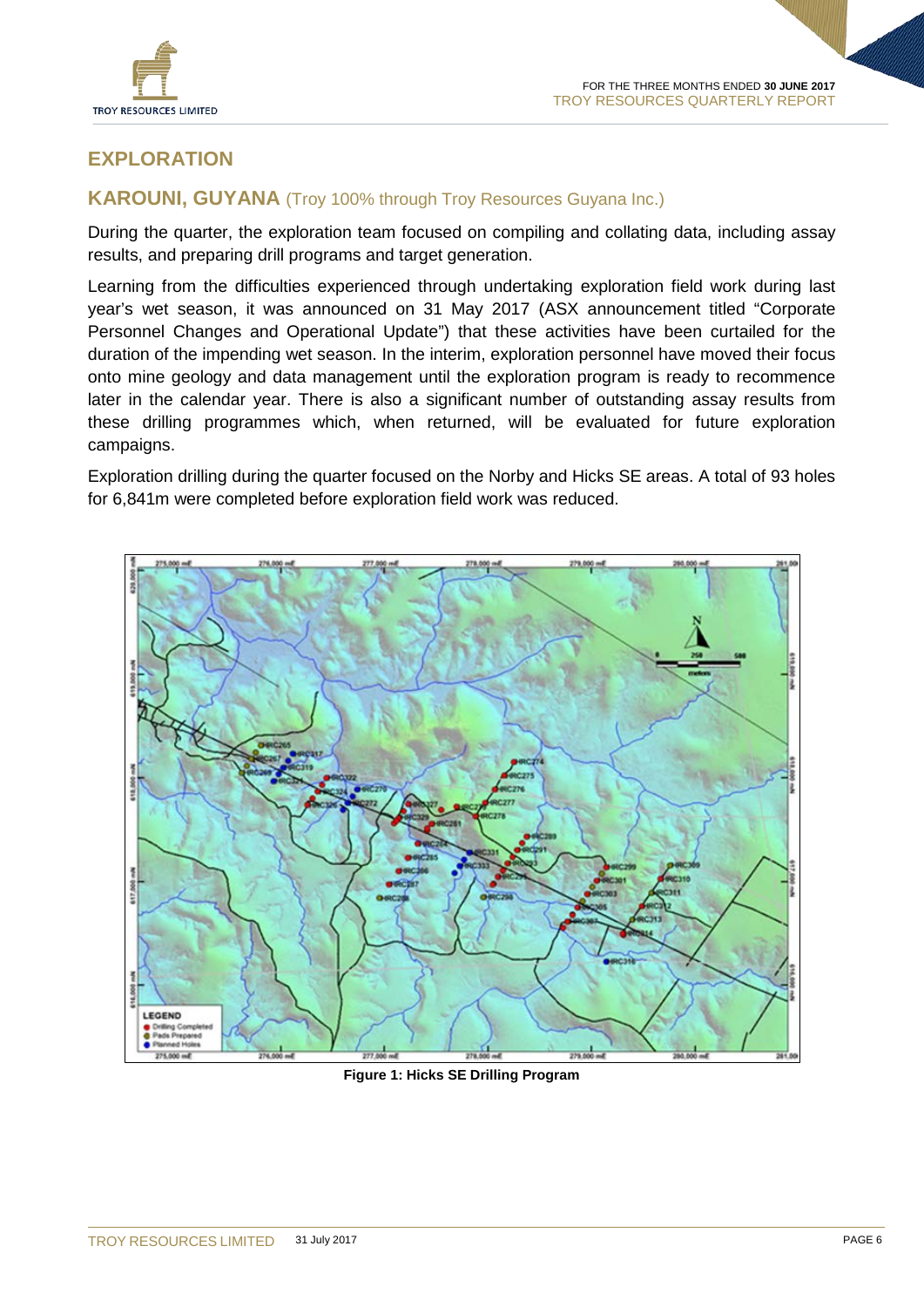



**Figure 2: Norby Drilling Program**

## **Near Mine Targets**

Assessment of near mine potential has prioritised several targets for additional work. These targets are on known mineralised trends and are all within relatively close trucking distance from the processing plant. Following the conclusion of the wet season, exploration can begin to assess these targets for potential mineable resources.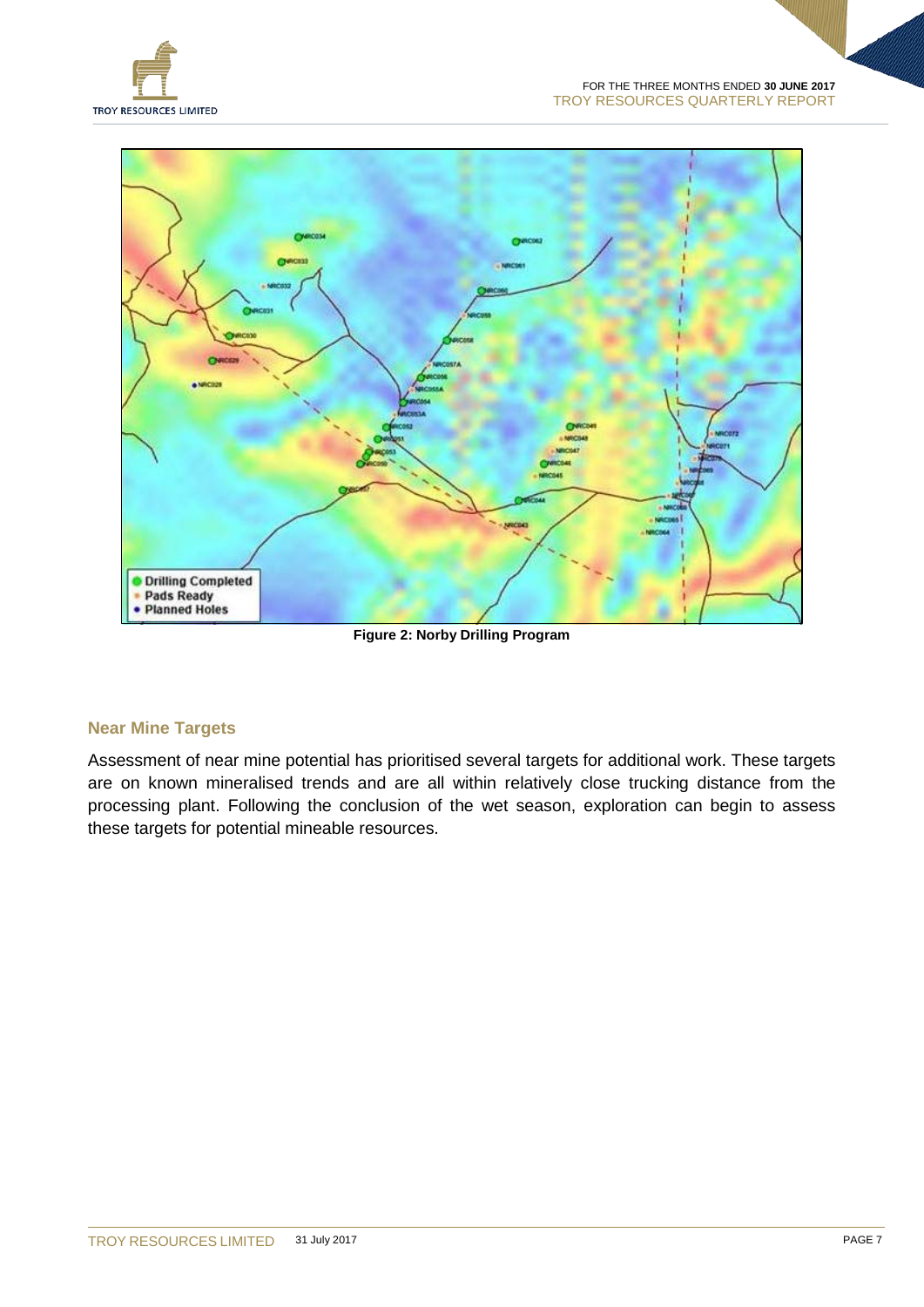



**Figure 3: Near Mine Drilling Targets**

The Spearpoint Prospect (refer to Figures 3 and 4) is the southern continuation of the Smarts shear zone and historic drilling indicates significant mineralisation exists here. Additional infill drilling is planned to upgrade this part of the resource. If successful, this Prospect could be incorporated into the current mine plan at Smarts as a southern extension to the current Smarts Stage 1 pit.



**Figure 4: Spearpoint Looking NE Showing Current Drilling and Proposed Infill Holes**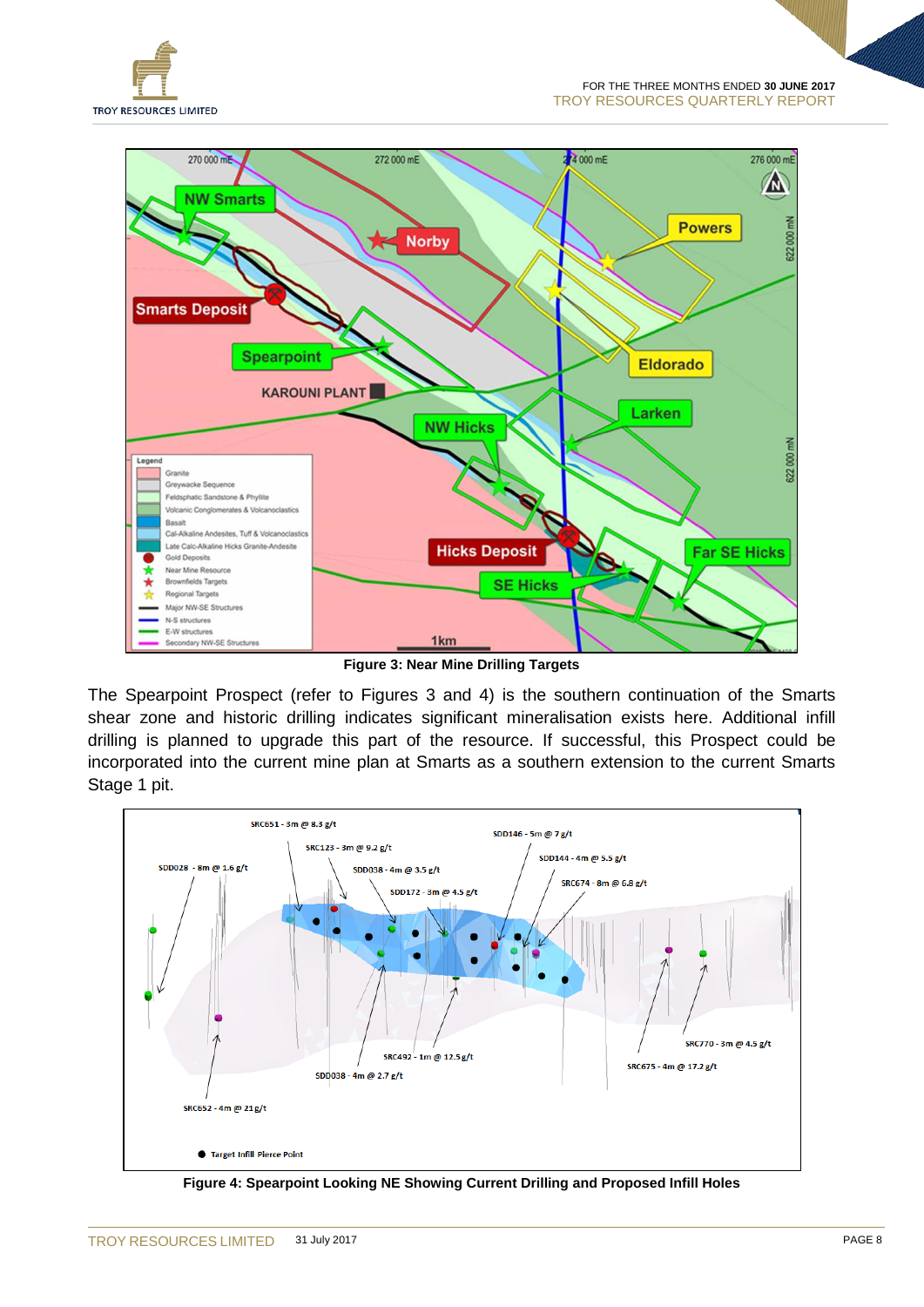

## **FINANCIAL INFORMATION**

At the end of the quarter, the Company had total liquidity of \$13.2 million, including available cash of \$8.5 million and gold inventories at market value of \$4.7 million. Key movements in cash flow are illustrated in Figure 5 below.



**Figure 5: June Quarter Cash Movements**

*Notes:*

- *1. Key movements - unaudited*
- *2. Liquid assets include cash, gold doré and GIC at market value*

## **Banking Facility**

The Company's Debt Facility with Investec was reduced by a further US\$3 million pursuant to a repayment made on 4 July 2017. The current loan balance is US\$24.192 million, a significant reduction from the peak loan balance of US\$71.6 million (A\$100 million).

The schedule of outstanding payments is as follows:

| <b>Date</b>       | <b>Loan Repayment (US\$)</b> |  |  |
|-------------------|------------------------------|--|--|
| 30 September 2017 | 3,000,000                    |  |  |
| 31 December 2017  | 3,000,000                    |  |  |
| 31 March 2018     | 3,000,000                    |  |  |
| 30 June 2018      | 5,000,000                    |  |  |
| 30 September 2018 | 5,000,000                    |  |  |
| 31 December 2018  | 5,192,000                    |  |  |
| Total             | 24,192,000                   |  |  |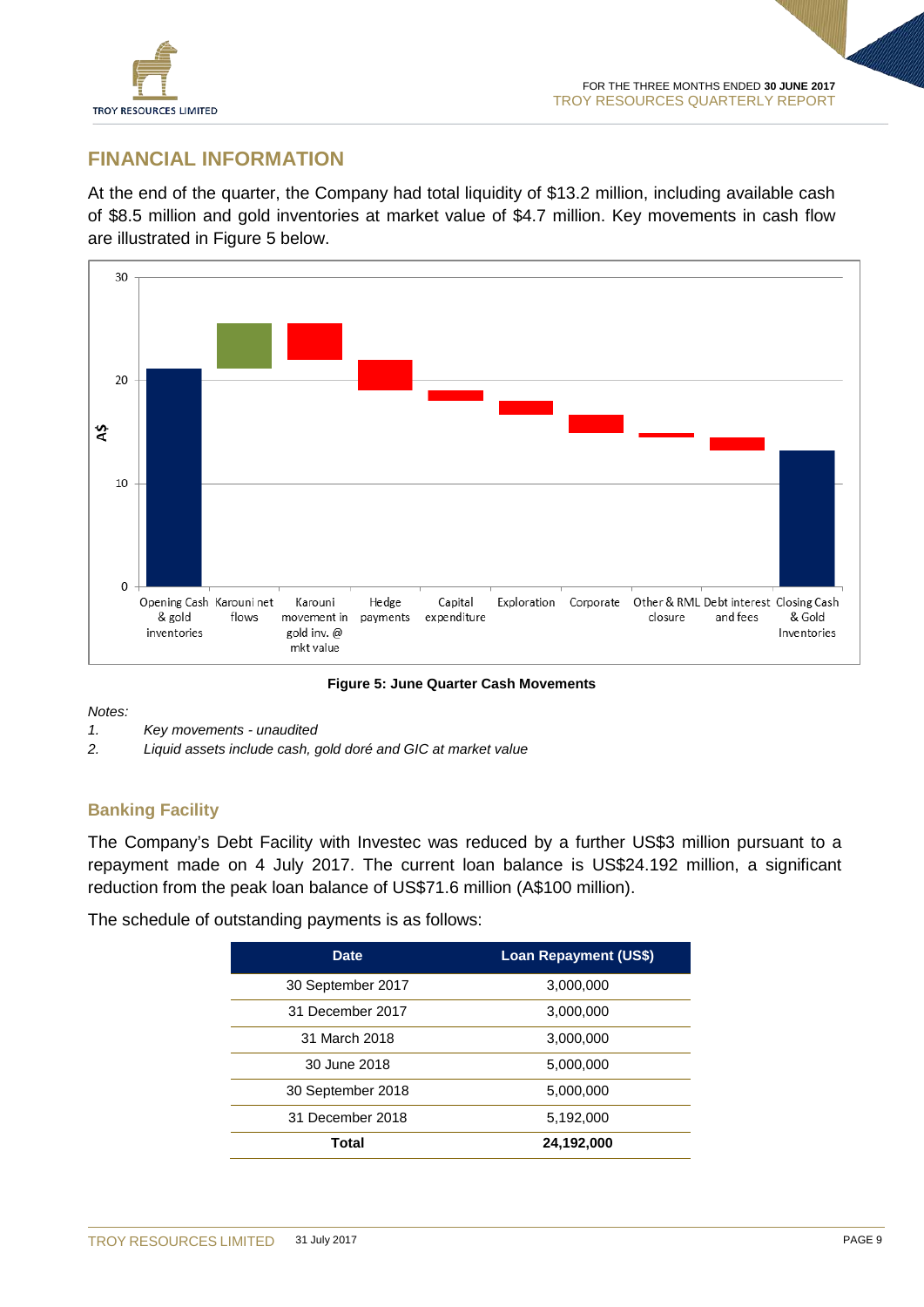

## **Hedging**

A summary of the Company's gold hedging positions at 30 June 2017 is set out in the table below.

| <b>Settlement Period</b> | Gold oz. | US\$/oz.   |
|--------------------------|----------|------------|
| Sept Qtr. 17             | 13,500   | \$1,103.50 |
| Dec Qtr. 17              | 12,500   | \$1,133.73 |
| March Otr. 18            | 9.000    | \$1,257.04 |
| June Otr. 18             | 500      | \$1,259.10 |
| <b>TOTAL</b>             | 35,500   | \$1,155.26 |

## **Exploration Expenditure**

Exploration expenditure incurred during the quarter was A\$1.4 million.

#### **Capital Expenditure**

Expenditure incurred in relation to the plant and equipment and sustaining capital at Karouni during the quarter was A\$1.04 million.

#### **Financial Year 2018 Production Guidance**

The Company is forecasting production for the 2018 financial year of 60,000oz to 70,000oz.

The Company is currently updating its Life-of-Mine plan for Karouni, the results of which are expected shortly. Key details of the Plan will be announced to the market when completed.

## **CORPORATE**

#### **Director and Management Changes**

During the quarter, there were several changes to Directors and Management:

- Martin Purvis resigned as MD & CEO effective 31 May 2017;
- Ken Nilsson was appointed as Interim MD & CEO effective 31 May 2017;
- Fred Grimwade resigned as a Director and Chairman on 16 June 2017;
- Peter Stern was appointed as a Non-Executive Director and Interim Chairman effective 16 June 2017;
- Stacey Apostolou resigned as CFO & Company Secretary effective 30 June 2017;
- Gerry Kaczmarek was appointed CFO & Company Secretary effective 4 July 2017.

Peter Stern is the principal of Metropolis Corporate Advisory Services. He has been providing corporate advisory services since 1987 with a focus on general strategic advice, mergers and acquisitions, divestments, transaction structuring and business development.